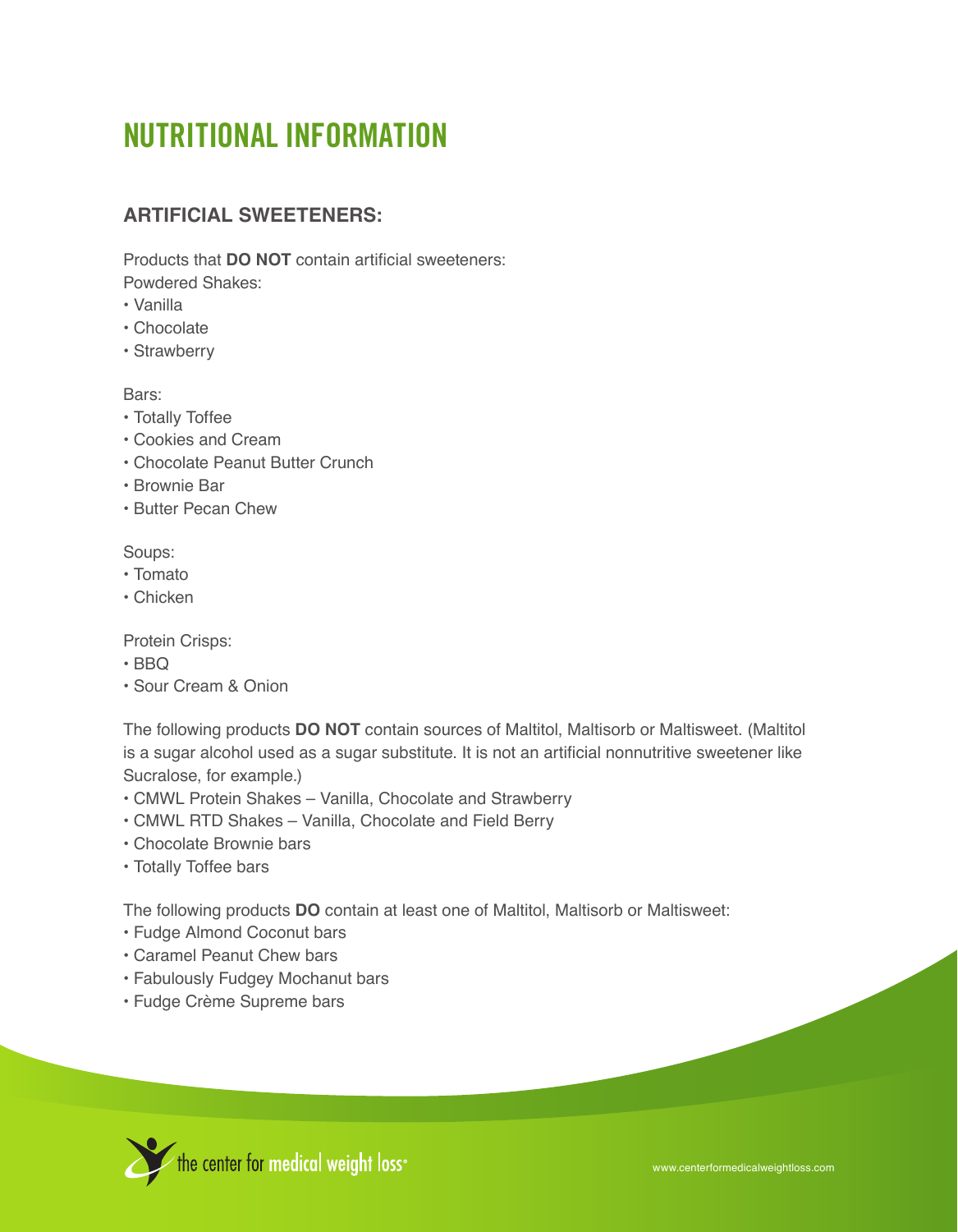- Cookies and Cream bars
- Chocolate Peanut Butter Crunch bars
- Chocolate Chocolate Chew bars
- Buttery Pecan Chew bars
- Mint Chocolate Chew bars
- Mixed Berry Crunch bars
- Cinnamon Crunch bars
- Chocolate Graham Crunch bars
- Chocolate Coffee Crunch bars
- Perfectly Peanut bars

## **Caffeine:**

Any product containing Chocolate and its derivates and/or cocoa powder contains a certain amount of caffeine.

Any product that contains coffee, of course contains a certain amount of caffeine. Depending on weather the coffee is from a natural or artificial source, we need to verify the specs of the product, and/or contact the supplier to confirm.

# **Cocoa:**

Powder Shakes – Chocolate contains cocoa, Vanilla and Strawberry **DO NOT** contain cocoa.

RTD's – Chocolate contains cocoa, Vanilla and Fieldberry RTD shakes **DO NOT** contain cocoa.

Cinnamon Crunch and Mixed Berry Crunch bars **DO NOT** contain cocoa. All other flavors of bars contain cocoa.

**GLUTEN:** (important for Celiac disease)

Products that **DO NOT** contain sources of gluten:

- CMWL Protein Shakes: Vanilla, Chocolate and Strawberry
- CMWL RTD Shakes: Vanilla, Chocolate and Field Berry (may contain traces of gluten)
- Peanut Butter Bar with Chocolate Flavored Coating
- Crisp 'N Crunch Bars: Cinnamon, Peanut, Berry and Cocoa Cafe
- Fiber Drinks: Mixed Fruit Drink and Iced Tea with Lemon

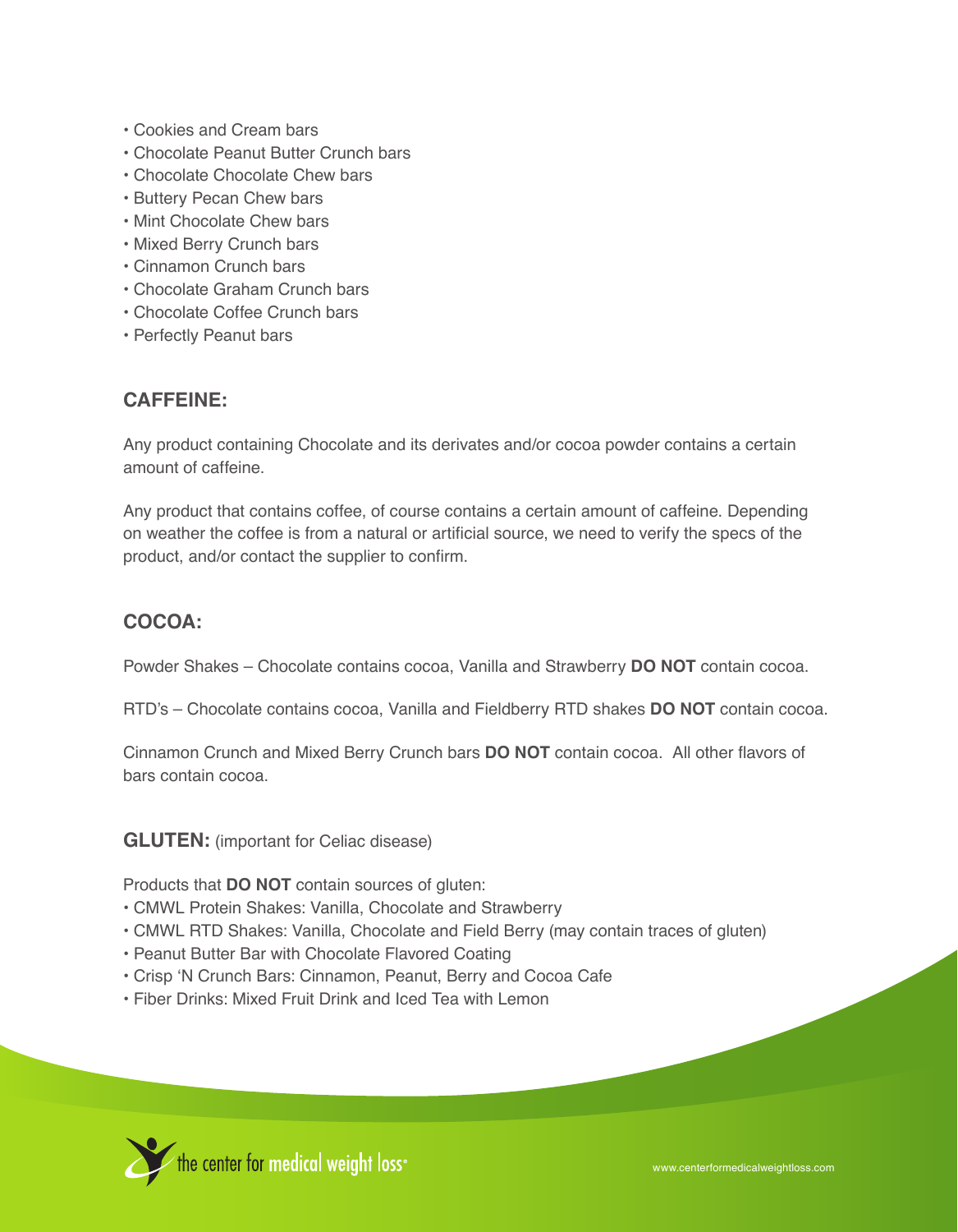- Tomato Soup
- Protein Crisps (BBQ and Sour Cream & Onion)

The following products **DO** contain sources of gluten:

- Products Containing Sources of Wheat, Rye, Barley and Oats: Double Chocolate Bar with Chocolate Flavored Coating (Malt Extract from Barley)
- Chocolate Mint Bar with Chocolate Flavored Coating (Malt Extract from Barley)
- Brownie Bar with Chocolate Flavored Coating Artificial Flavors (Includes Wheat Flour and Barley Malt Extract)
- Peanut Butter Crunch Bar with Chocolate Flavored Coating (Malt Extract from Barley)
- Butter Pecan Bar with Chocolate Flavored Coating (Malt Extract from Barley)
- Cookies & Cream Bar with Creamy Yogurt Coating (Wheat Flour)
- Toffee Bar with Chocolate Flavored Coating (Wheat Flour)
- Crisp 'N Crunch Fudge Graham (Natural and Artificial Flavor Includes Wheat)

The following products **ALSO** contain sources of gluten:

- Coconut Almond
- Chocolate Peanut Crunch
- Caramel Nut
- Yogurt Peanut Crunch
- Double Chocolate Crunch
- Chocolate Chip
- Chicken soup

Products that **DO** contain egg and/or egg products:

• Chocolate Brownie Bar

ALSO: The following products are manufactured in a facility where other products are produced that contain egg and/or egg products. It is impossible to completely avoid accidental crosscontamination. Therefore, people with a severe allergy to eggs should not consume these items:

- Caramel Peanut Chew
- Fudge Crème Supreme
- Fabulously Fudgey Mochanut
- Fudge Almond Coconut
- RTD Shakes: Chocolate, Vanilla and Berry

CMWL Powder Shakes, Protein Crisps and all products **NOT** mentioned above **DO NOT** contain egg and/or egg products.

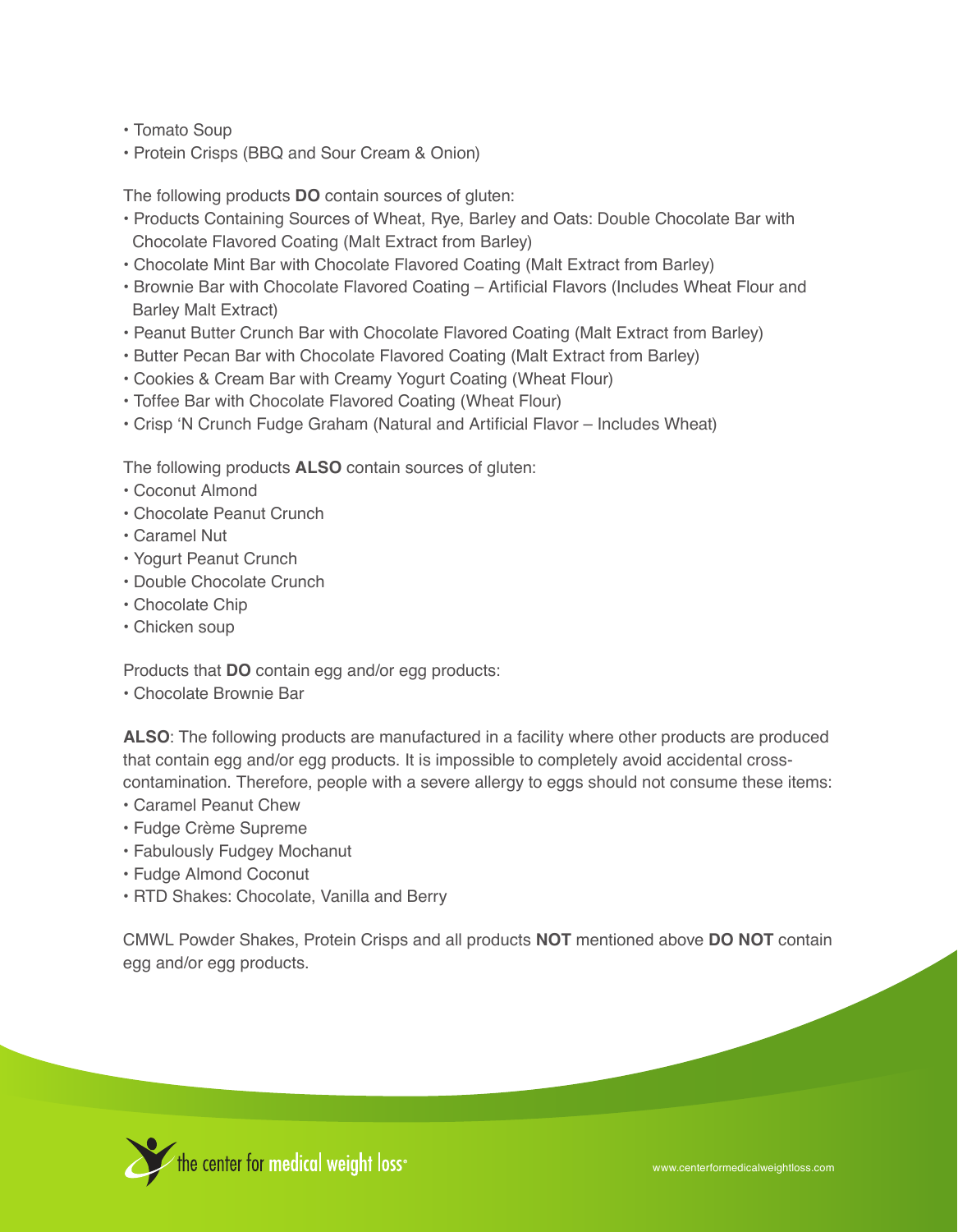# **Iodine:**

CMWL Shakes **DO** contain Iodine, as do the Crisp & Crunch bars (Fudge, Peanut, Cinnamon, Coco Cafe and Double Berry).

Our Protein Crisps and other bars (the chewy ones) **DO NOT** contain Iodine (Brownie, Butter Pecan, Double Chocolate, Cookies & Cream, Peanut Butter Crunch, Chocolate Mint and Toffee).

## **Kosher DIET:**

The following products are Kosher:

- RTD Shakes (Vanilla, Chocolate and Field Berry) OU Certified
- Powder Shakes (Vanilla, Chocolate and Strawberry) K Certified
- Cookies and Cream bars
- Chocolate Peanut Butter Crunch bars
- Chocolate Chocolate Chew bars
- Mint Chocolate Chew bars
- Totally Toffee bars
- Buttery Pecan Chew bars
- Tomato Soup

**Please Note:** Our products are **NOT** Kosher for Passover.

## **MAO INHIBITORS:**

- Ready to Drink Shakes, Bars and Soups are safe to consume while on MAO Inhibitors.
- Powder Shakes safety with MAO Inhibitors has not been established.

#### **MSG:**

MSG is present in the following soups as a component of a flavor:

- Chicken soup
- Tomato soup

As the manufacturer has an ingredient containing MSG, they cannot avoid accidental cross-contamination on our manufacturing line. However, their procedure maintains the risk as low as possible.

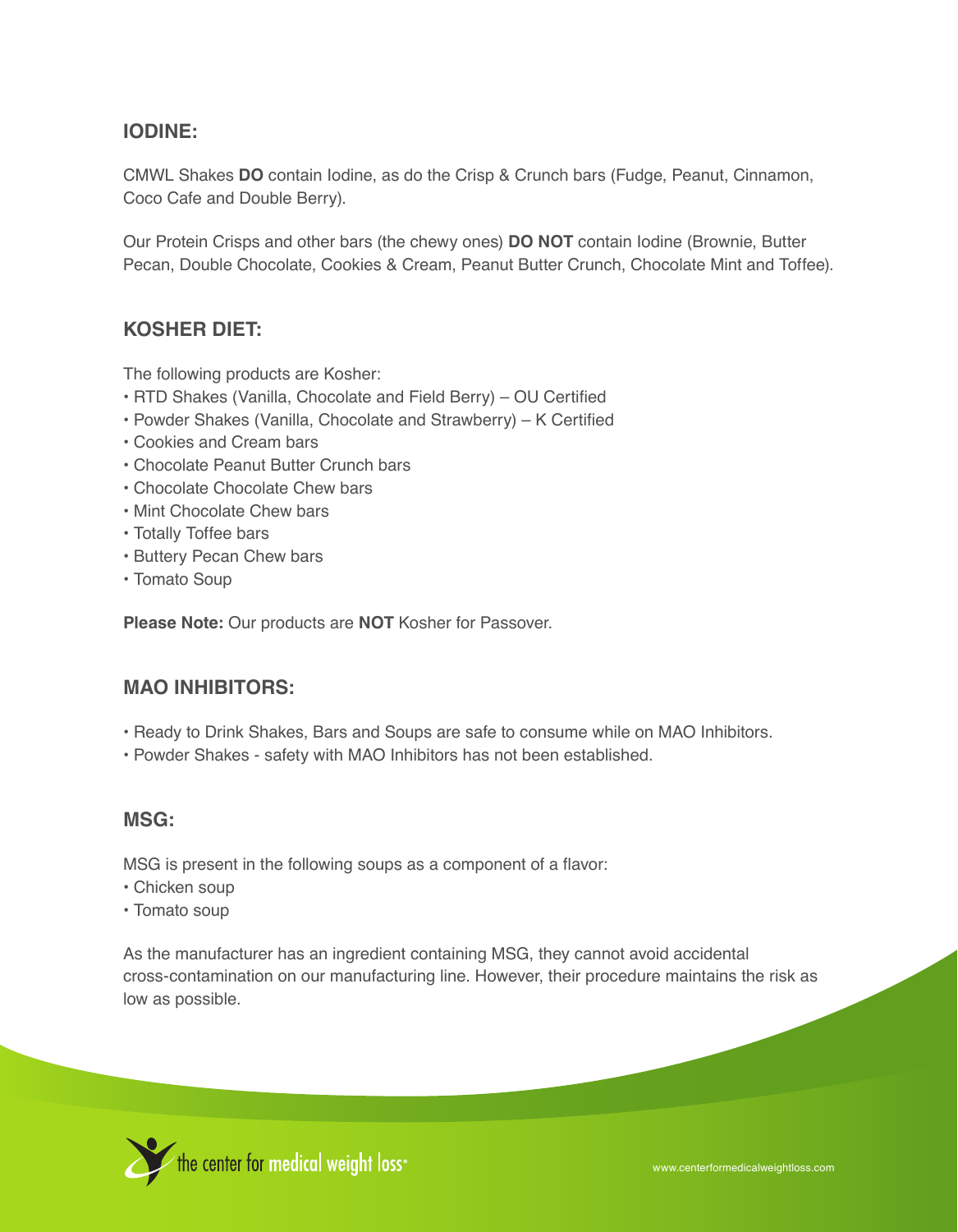# **Nuts and All Types of Nut Allergies:**

- All RTD and Powder shakes
- All Bars
- All Soups
- All Protein Crisps

Powder and RTD shakes contain coconut oil and the FDA now considers this to be a nut not a seed. The RTD shakes are made in a facility that manufacturers other products that contain nuts. There is an extremely slight albeit remote possibility that there could be some cross contamination even though the actual production rooms are sealed off from each other. Human error is always a remote possibility in this type of scenario.

#### **Protein:**

Soy Protein:

The RTD shakes have trace amounts of soy protein. The Powder shakes are not made with soy protein, just milk protein; however, they do contain soy lecithin (an emulsifier). The shakes are a milk-based protein. Both caseinate and whey protein are derived from milk. The Protein Crisps contain texturized soy protein with high fiber content.

Most of the bars have soy protein. The following two bars are **NOT** made with soy protein: Chocolate Mint and the Double Chocolate bar. The soy isolate used in the bar is non-fermented.

Source of protein in CMWL Shakes:

• Calcium caseinate (purified casein) – no lactose and no butterfat

Milk allergy and the calcium caseinate in the CMWL product:

It seems many patients have lactose intolerance, not an actual allergy. The following are specific screening criteria if they say they are "allergic to milk": People that are lactose intolerant are not allergic to calcium caseinate, the protein in milk dairy products. If the patients say that they are allergic to milk I always ask what happens to them. If it is an upset stomach or diarrhea it is usually assumed to be lactose intolerance and the shakes should be fine. If the patient has a rash or anaphylactic symptoms when consuming dairy products then consuming any products with calcium caseinate would be contraindicated. Milk allergy and Calcium Caseinate is negligible in the Protein Crisps with trace amounts of skim milk.

Bars containing lactose:

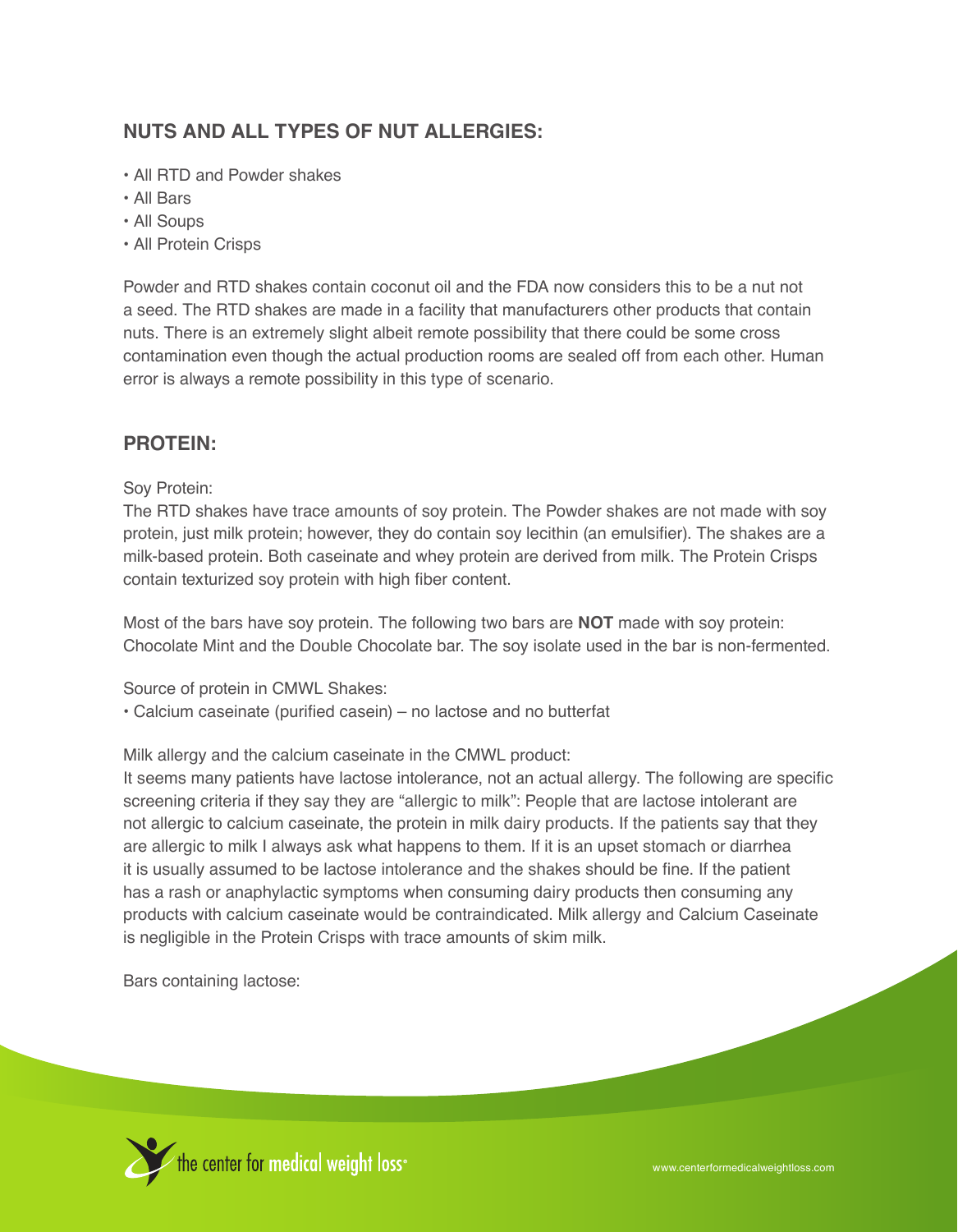- Chocolate Graham Crunch
- Totally Toffee

These are the only two that list lactose and in very small amounts. All other bars seem to be safe.

For a lacto-vegetarian diet, lactose-intolerant individuals can use all of our shake products. Vegetarians can use all products except for the soups.

# **Strawberries:**

Powder Shakes – Strawberry does **NOT** contain strawberries, it contains strawberry flavoring which may cause similar symptoms. Vanilla and Chocolate powder shakes **DO NOT** contain strawberries or strawberry flavoring

RTD's – Fieldberry does **NOT** contain strawberries, it contains strawberry flavoring which may cause similar symptoms. Vanilla and Chocolate RTD shakes **DO NOT** contain strawberries or strawberry flavoring.

Mixed Berry Crunch bars **DO NOT** contain strawberries, they contain blueberry puree (from concentrate), raspberry Puree (from concentrate) and Blueberry Juice. All other bars **DO NOT** contain strawberries.

## **Sugar:**

All of our products are high protein, moderate carbohydrate and low fat because this balance of nutrition gives people the best chance of keeping off weight when they go back to eating regular food. The moderate carbohydrates (sugar) help people to feel well while they are losing weight. Many people develop headaches and fatigue if they do not eat enough carbohydrates. Also, if you lose weight on low-to-no carbohydrates, when you go back to eating carbohydrates you instantly gain water weight. This usually discourages the patient and leads to weight regain. Diabetics do well with moderate carbohydrates. As long as they are on a calorie restriction with our products their blood sugars will be well controlled. Having the sugar in the products also leads to compliance among our diabetic patients because they usually enjoy eating sweet foods.

The Protein Crisps contain trace amounts of sugar form raw ingredients (max 2 grams per serving of 38 grams).